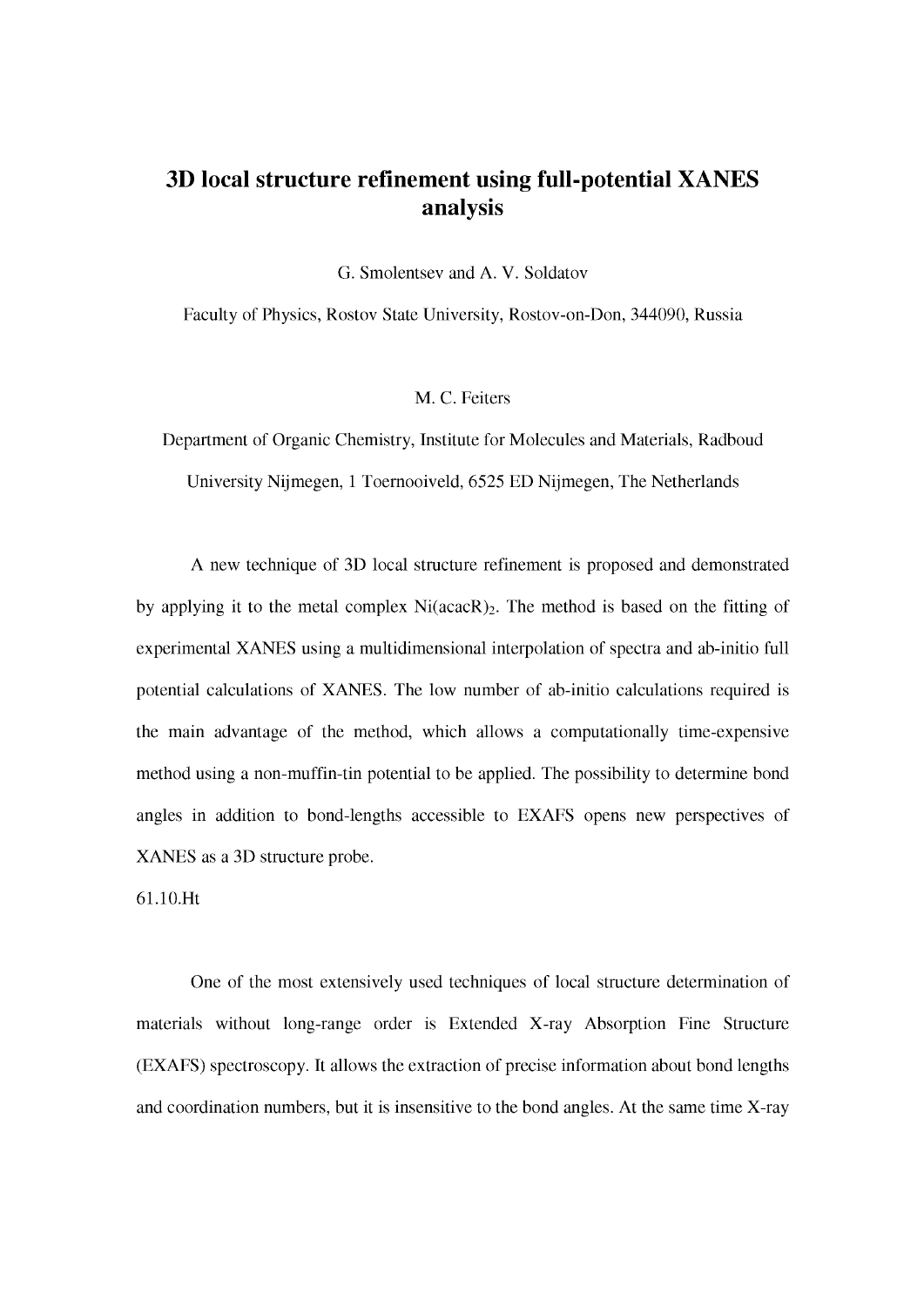Absorption Near Edge Structure (XANES) can in principle be used to probe bond angles. But quantitative theoretical analysis of these spectra is much more complicated than EXAFS fitting and it has only recently become possible to develop methods for the extraction of structural parameters from XANES. In particular XANES fitting using full multiple scattering (FMS) calculations based on the muffin-tin (MT) approximation for the potential was recently applied using the  $MXAN<sup>1</sup>$  and FitIt<sup>2,3</sup> codes. Alternatively simultaneous analysis of EXAFS and XANES taking into account a limited number of multiple scattering paths sometimes gives information about angles in addition to  $distances<sup>4</sup>$ .

For many important applications like nanomaterials, porous solids, nanotubes, fullerenes, diluted soft matter, and biological substances, it was found important to go beyond the MT approximation for the potential. First full-potential calculations of XANES for diatomic molecule were performed by Foulis et  $al<sup>5</sup>$  Recently some fullpotential approaches based on band structure methods<sup>678</sup>, the full-potential FMS theory<sup>9</sup>, and the finite difference method  $(FDM)^{10}$  were proposed. As band structure approaches are not well suited for 3D geometry fitting of molecules since they work in reciprocal space and require translational symmetry and non MT FMS methods are still at an early stage of development, we have used the FDM scheme for the present research.

In this Letter we present the first example of local structure determination from quantitative XANES fitting on the base full-potential approach, which can be applied in those cases where the MT approximation used in most FMS schemes fails.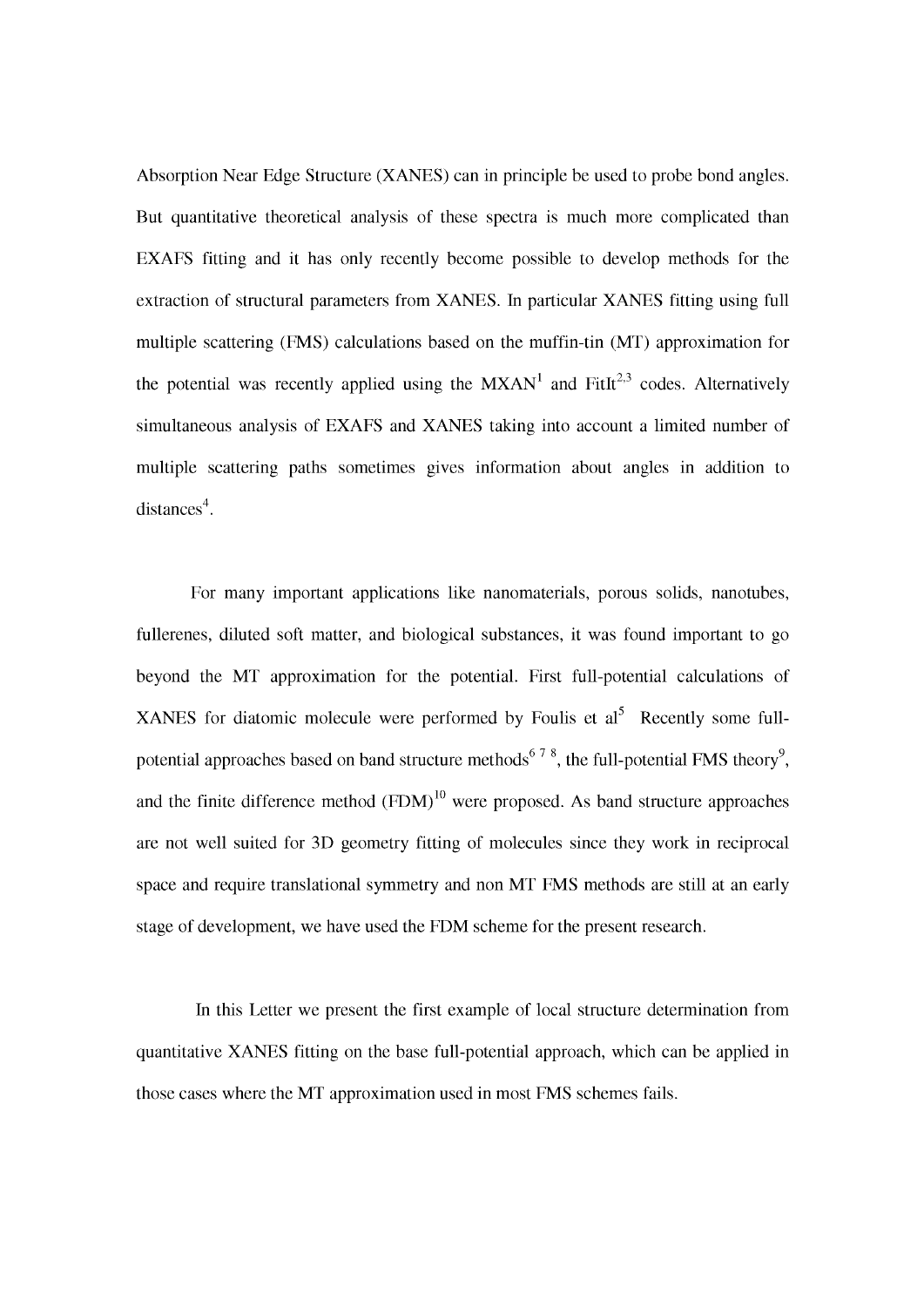As a system for the application of the method we have selected a complex of Ni with acetylacetonate (acacR, where R is a para-tertiarybutylbenzyl group attached to the acetylacetonate in the 3-position). It was shown recently that non-MT effects could be important for the systems with large holes or interstitial regions<sup>7</sup> between atoms and sometimes in planar molecules<sup>9</sup>. Thus considered Ni(acacR)<sub>2</sub> is a system where one can expect the non-MT effects to be important ones. On the other hand the local structure of a metal complex, especially in solution, or around the metal in a metalloprotein, which is a related problem, is of broad interest since application of X-ray crystallography in this field is very limited and only X-ray absorption spectroscopy can be expected to give valuable additional and more accurate structural information based on the experimental measurements.

The proposed method of local structure determination is based on combination of quantitative XANES fitting using multidimensional interpolation approach<sup>2</sup> and *ab-initio* calculations of XANES on the basis of the finite difference method $9$ . The main idea is to minimize the number of required time-consuming ab-initio calculations using the following expansion of the spectrum as a function of structural parameters

$$
\mu_i(E, p_1 + \delta p_1, p_2 + \delta p_2, ..., p_n + \delta p_n) = \mu(E, p_1, p_2, ..., p_n) + \sum_n A_n(E)\delta p_n + \sum_{m,n} B_{mn}(E)\delta p_m \delta p_n + ...
$$

Here  $\mu_i(E)$  is the interpolated X-ray absorption coefficient, whereas  $\mu(E)$  is the absorption coefficient calculated via FDM,  $(p_1, p_2,...p_n)$  is a starting set of structural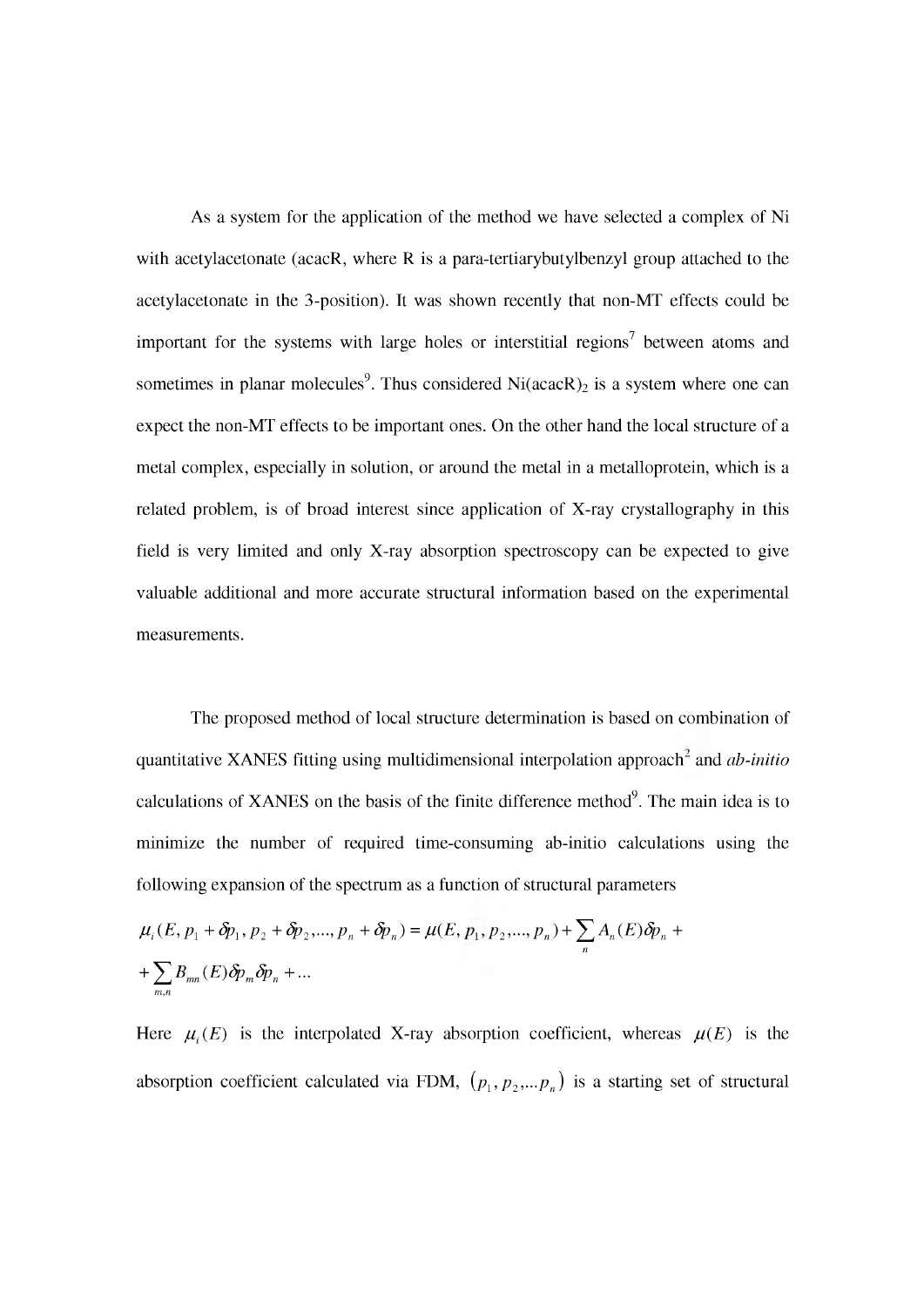parameters, and  $\delta p_n$  is a deviation of parameter  $p_n$  from the starting value. The energy dependent coefficients  $A_n(E), B_{mn}(E)$ ... are deduced from the results of ab-initio calculations. A general description of the multidimensional interpolation and finite difference method can be found in Ref [2-3] and [9], respectively.

The finite difference calculations were performed at order 4 with square grid and inter point distance equal to 0.25 Å. Within the small areas around atoms (with radius  $r=0.65$ ) Å) the spherical wave expansion was used up to l=lmax+1;  $kr = \sqrt{l_{\text{max}}(l_{\text{max}} + 1)}$  where k is a photoelectron wave vector. In outer sphere expansion was performed up to  $l=l_{max}+5$ , where  $l_{\text{max}}$  calculated in the same way, but r is a radius of the outer sphere (4.6 Å). The convergence of spectrum as a function of cluster size was tested and it was found that after this radius the spectrum does not change. The potential was constructed on the base of simple superposition of atomic densities calculated self-consistently. The energy dependant exchange-correlation potential is obtain following the Hedin and Lundqvist approach. During FDM calculations only real part of the potential was taken into account and the spectra were then broadened using Lorenzian function with energy-dependent width. Non spin-polarized potential was used since Ni atom is in low spin state. The method was tested for related model compounds with well known structure and very good agreement between theory and experiment was obtained $^{11}$ .

In order to demonstrate the sensitivity of the method to the bond lengths and angles we present in Figure 1 theoretical calculations of XANES based on the full potential method for different sets of structural parameters schematically shown in Fig 2.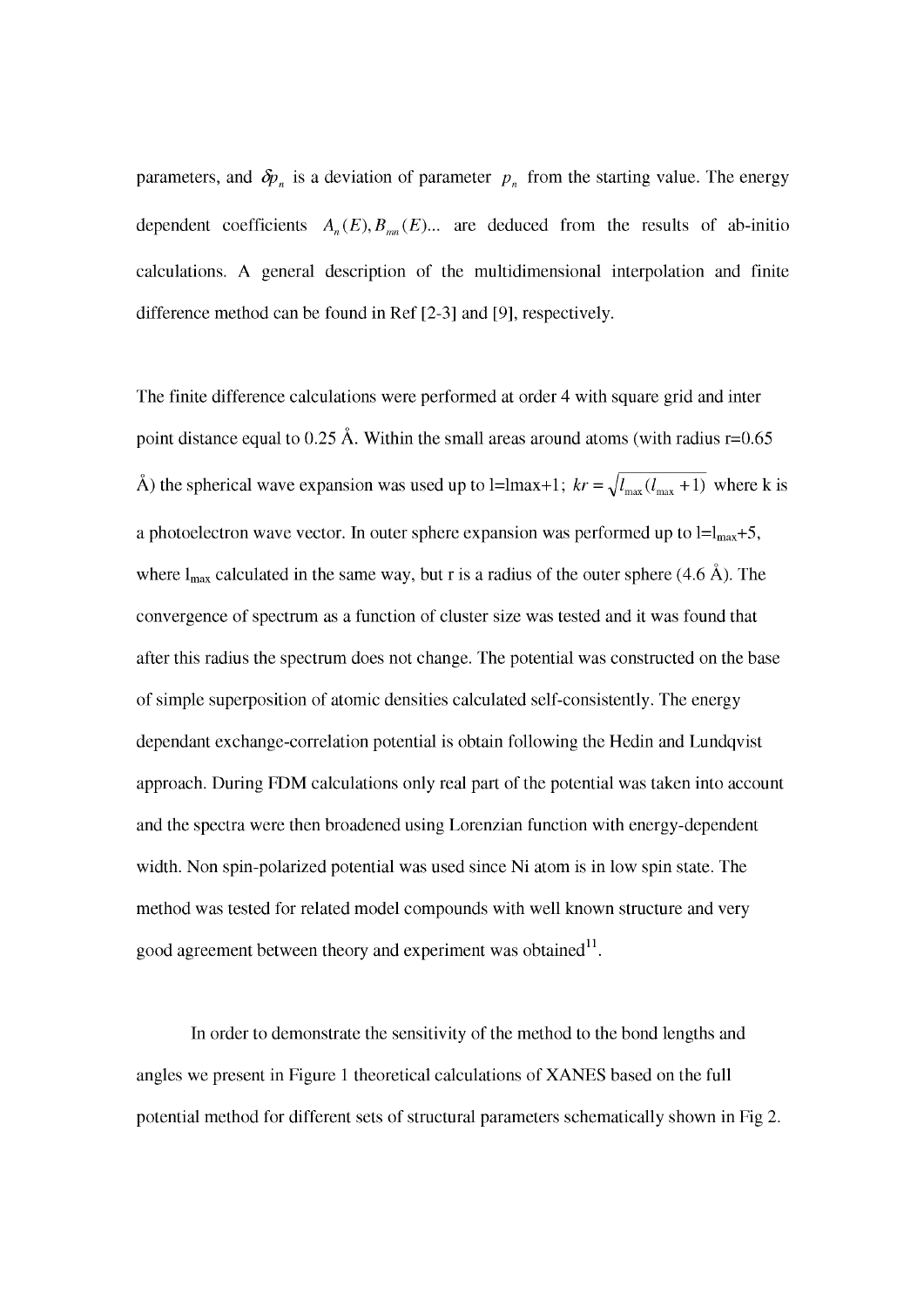The values of parameters are listed in Table 1. As one can see from the comparison of calculations 1 and 2, the energy separation between the maxima A and B and the intensity of shoulder C have a strong angular dependence.



FIG. 1. Theoretical Ni K edge XANES of  $Ni(acacR)_2$  calculated for the different structural models. The trace numbering corresponds to the sets of parameters in Table 1.



FIG. 2. Structural model of Ni(acacR)<sub>2</sub> used for XANES fitting.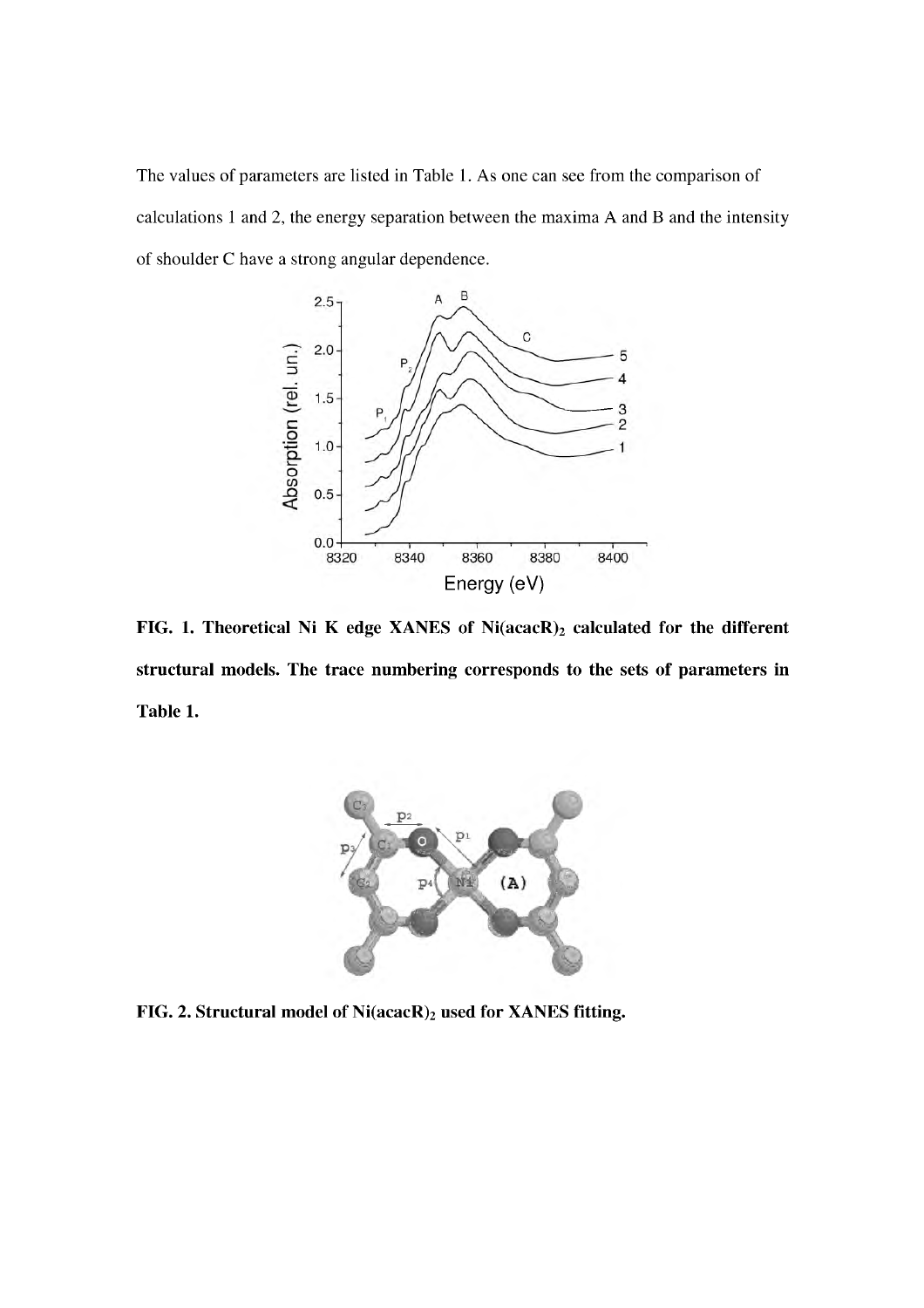|      |                      |                      | 80                                                                                              |
|------|----------------------|----------------------|-------------------------------------------------------------------------------------------------|
|      |                      |                      |                                                                                                 |
|      |                      |                      | 100                                                                                             |
| 1.76 | 1.30                 | 1.38                 | 90                                                                                              |
|      |                      |                      | 90                                                                                              |
|      |                      |                      |                                                                                                 |
| 1.84 | 1.30                 | 1.46                 | 90                                                                                              |
|      | 1.84<br>1.84<br>1.84 | 1.30<br>1.30<br>1.22 | Set of parameters $p_1(Ni-O)$ $p_2(O-C_1)$ $p_3(C_1-C_2)$ $p_4(O-Ni-O)$<br>1.38<br>1.38<br>1.38 |

TABLE 1. Sets of structural parameters that correspond to the calculations presented in Figure 1. Distances in Å, angles in degrees.

The shape of the spectrum is also quite sensitive to the bond lengths (compare curves 3-5). The observed high sensitivity of XANES to small variations of structural parameters confirms that XANES really contains information on the full threedimensional geometry around the absorbing atom in the X-ray spectroscopic experiment.

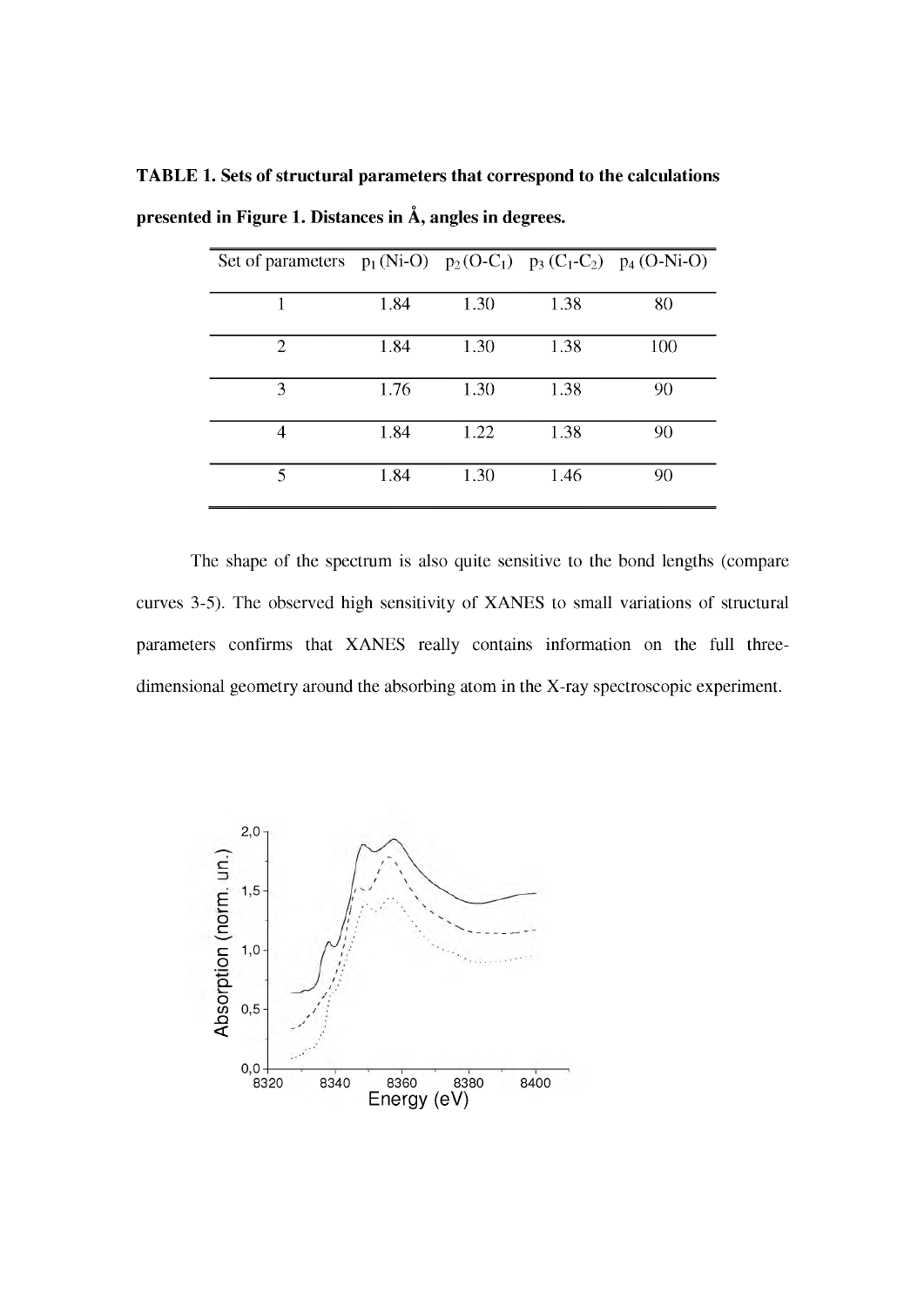## FIG. 3. Comparison of the experimental Ni K edge XANES (solid line) with theoretical MT FMS (dashed line) and non-MT FDM calculations (dotted line) spectra for the same set of structural parameters.

The comparison of MT FMS and non-MT FDM calculations (see Fig. 3) clearly demonstrates the importance of non-MT effects in the XANES of monomeric  $Ni(\text{acacR})_2$ . This is due to the presence of large interstitial regions inside the rings (marked as A in Fig. 2) in which the molecule potential cannot be considered as a constant any more thus one has to go beyond the MT approximation. During subsequent fitting, the structural parameters were varied within the following limits: Ni-O distance 1.76-1.92 Â, O-C<sub>1</sub> distance 1.22-1.38 Å, C<sub>1</sub>-C<sub>2</sub> distance 1.30-1.46 Å, and O-Ni-O angle  $80^0$ -100<sup>0</sup>. The  $C_1$ -C<sub>3</sub> distance and the O-C<sub>1</sub>-C<sub>3</sub> and O-C<sub>1</sub>-C<sub>2</sub> angles were fixed to 1.49 Å, 120<sup>0</sup>, and 120<sup>0</sup> respectively. Using the strategy of interpolation polynomial construction described elsewhere<sup>2</sup> we have found that only 21 spectra need to be calculated ab-initio to reproduce results of FDM calculations for any considered geometry.

The final step of the XANES fitting is the minimization of the discrepancy between experimental and interpolated spectra. The measurements were performed at BM26 DUBBLE CRG beamline of ESRF (Grenoble, France) at room temperature in transmission mode as described earlier<sup>12</sup>. To compare spectra a standard mean-square deviation criterion was used. Interpolated and FDM calculated spectra for the best-fit geometry as well as experimental curve are shown in Figure 4 and the agreement between them is quite good. The slight overestimation of the intensity of the pre-edge peak is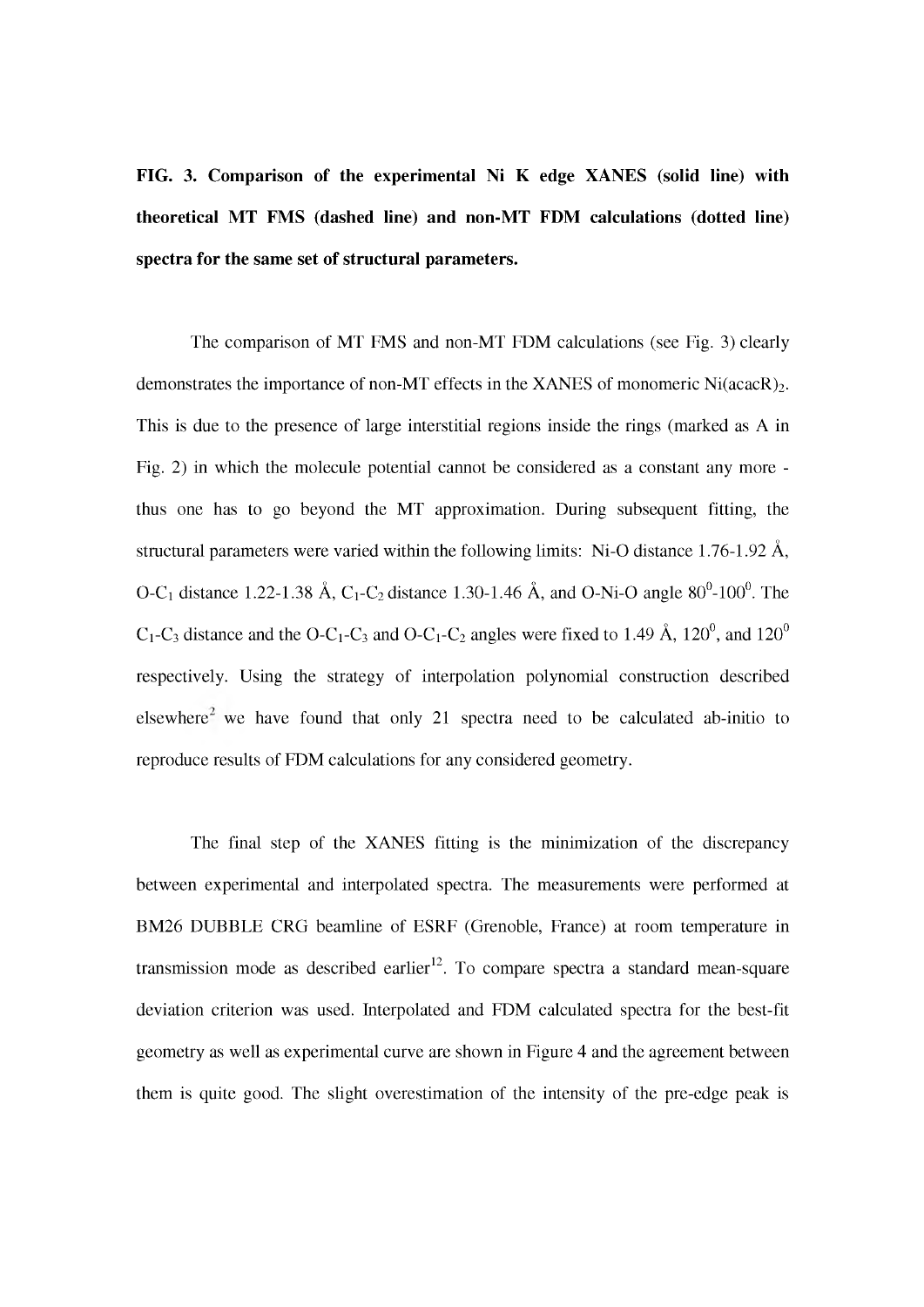systematic and cannot be reduced by variation of the local structure. One of the possible reasons for small differences between experimental and theoretical curves that still exist is that interaction between core hole and photoelectron is not described with necessary accuracy at nowadays status of XANES calculations<sup>13</sup>. The discrepancy between interpolated and FDM calculated spectra, due to uncertainties typical for a multidimensional interpolation approximation, is very small and it does not affect the results of the geometry determination. The values of the best-fit structural parameters are summarized in Table 2. The use of non-MT approach is essential to find physicallyreasonable values of structural parameters. Trying to fit the spectrum within MT approximation we have found that minimum of discrepancy between theoretical and experimental spectra is situated out of the limits of variations for 2 parameters ( Ni-O distance is more than 1.92 Å and O-Ni-O angle is more than  $100^{\circ}$ ). It is due to the fact that the structural parameters variations attempts to compensate the difference between experiment and theory, which is due to non-MT effects.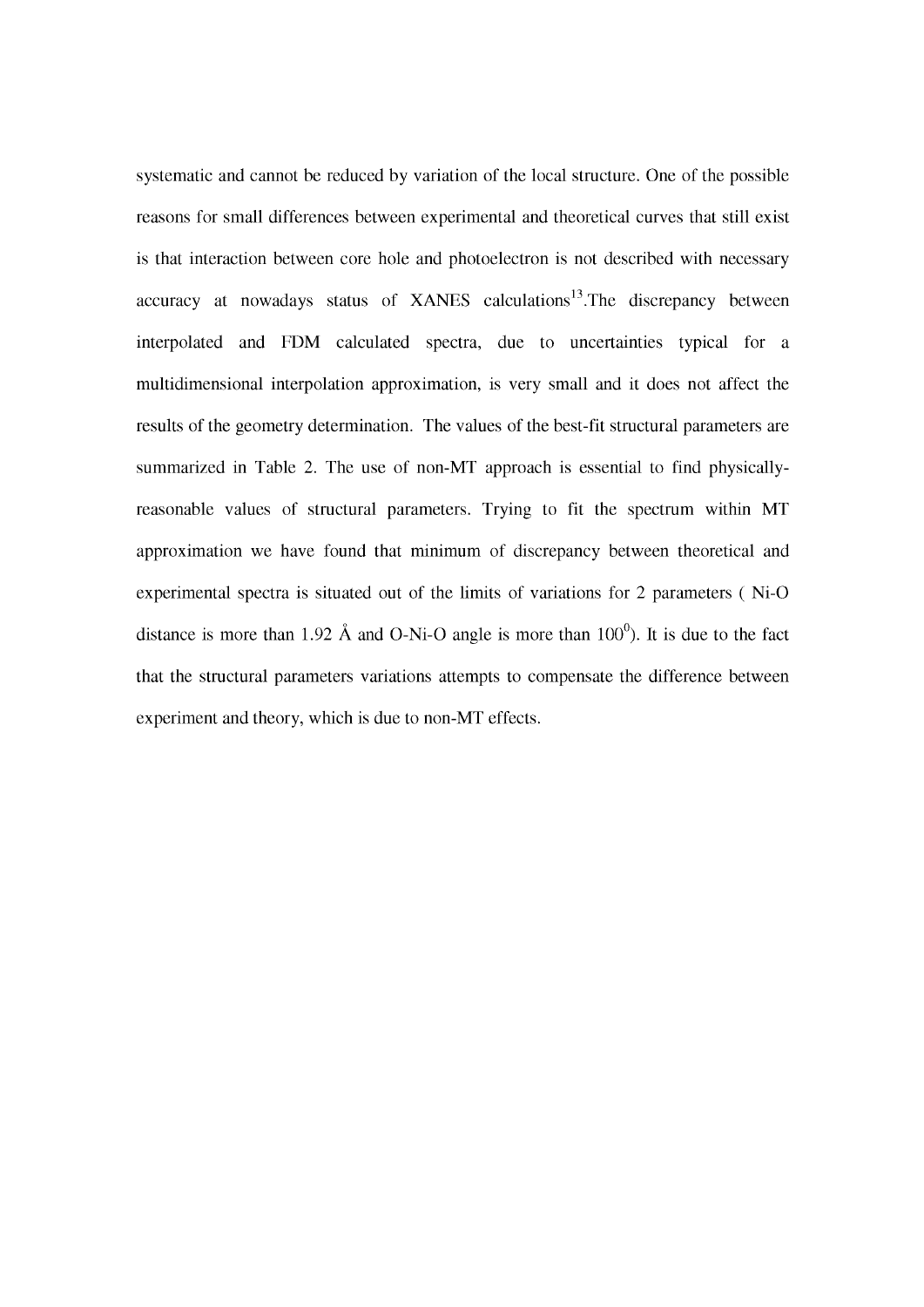

FIG. 4. Comparison of the experimental Ni K edge XANES (solid line), interpolated (dashed blue line) and FDM calculated (dotted red line) spectra for the best fit of parameters (color on line).

TABLE 2. Structural parameters obtained by different methods. Distances in  $\rm \AA,$ angles in degrees

|                   |      |      |                                            | $p_1(Ni-O)$ $p_2(O-C_1)$ $p_3(C_1-C_2)$ $p_4(O-Ni-O)$ $Ni-C_1$ |      |
|-------------------|------|------|--------------------------------------------|----------------------------------------------------------------|------|
|                   |      |      | XANES 1.83±0.02 1.28±0.02 1.39±0.035 93±1. |                                                                | 2.82 |
| DFT.              | 1.84 | 1.30 | 1.39                                       | 95                                                             | 2.81 |
| <b>EXAFS</b> 1.83 |      |      |                                            |                                                                | 2.78 |

To validate the results obtained by XANES fitting we compare them in Table 2 with EXAFS results<sup>10</sup> as well as with results of theoretical optimization of the structure of the full  $Ni (acacR)_2$  molecule using an all-electron DFT approach<sup>14</sup> implemented into the ADF2005.1 code. X-ray crystallographic data for related Ni complex<sup>15</sup> also show similar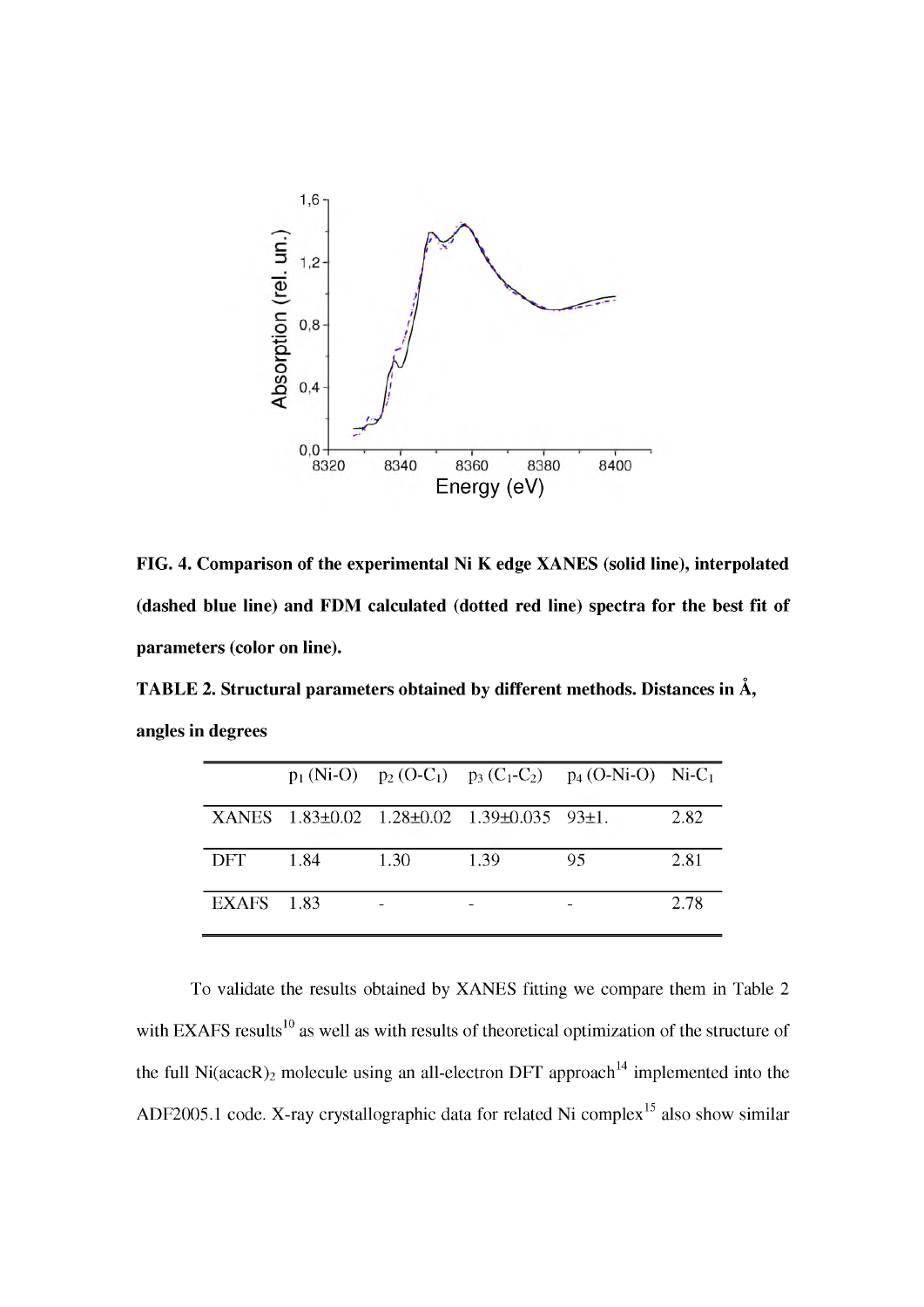structural parameters: Ni-O distance 1.84 Å, O-C<sub>1</sub> - 1.31 Å, C<sub>1</sub>-C<sub>2</sub> 1.39 Å and O-Ni-O angle  $94<sup>0</sup>$ . In DFT calculations the electronic configuration of the molecule was described by an uncontracted double- $\zeta$  basis set of Slater-type orbitals. Energies were calculated using Perdew<sup>16</sup> and Vosko, Wilk and Nusair's<sup>17</sup> exchange correlation potential. As one can see from Table 2 the values of bond lengths (obtained by both EXAFS and DFT methods) and angles (obtained by DFT approach), correlate well with XANES fitting results.

In conclusion, for the first time we have demonstrated quantitative determination of local structural parameters on the basis of full-potential XANES calculations. The field of future applications of the method is not limited by the metalloorganic compounds and includes various systems without long range and low-dimensional objects like nanoclusters, surfaces, nanotubes and various diluted materials, for example metalloproteins. Most such systems have large interstitial regions between the atoms and therefore consideration of non-muffin-tin effects is crucial for correct determination of structural properties from XANES. The possible limitation of the method is a huge amount of required memory (RAM) and CPU time (up to 3-4Gb of memory and 500 hours of calculations of each spectrum for cluster of 5-6  $\AA$  with 30-40 atoms without any symmetry; each symmetry operation reduce both parameters to 8 times), but it will be overcome soon with development of high-performance computers. The advantage of this spectroscopic technique in comparison with EXAFS is that it is very sensitive to the bond angles and therefore it opens a possibility for reconstruction of the 3D local geometry with high spatial resolution.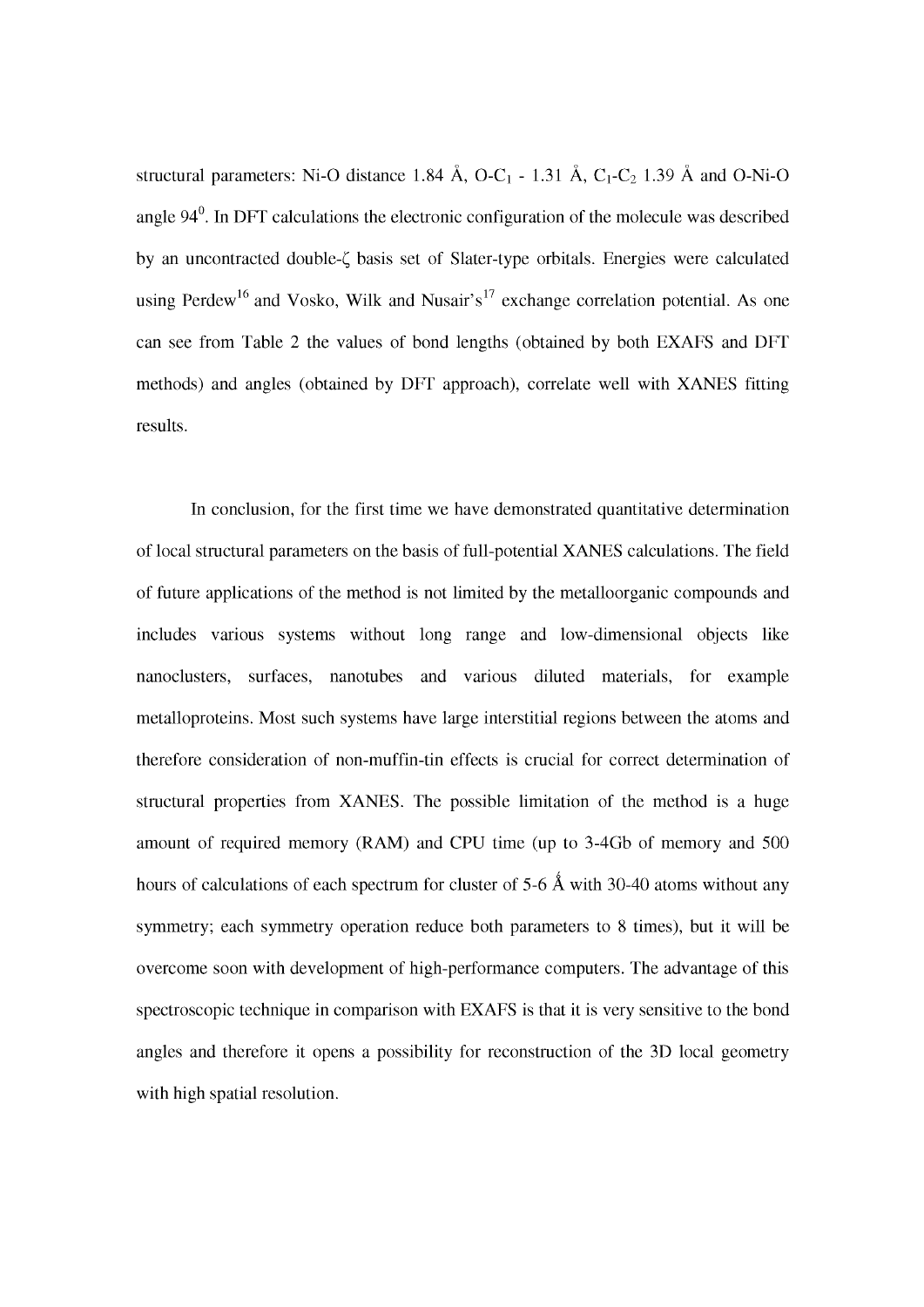The work is supported by a joint NWO (The Netherlands)-RFBR (Russian Federation) grant #47.015.010. A scholarship to G.S. from Zamaraev International Charitable Scientific Foundation is also acknowledged. The authors thank NWO for providing (with FWO, the Flemish Research Council) beamtime and support (S. Nikitenko) at BM26 at DUBBLE CRG/ESRF.

\*electronic address: [soldatov@rsu.ru](mailto:soldatov@rsu.ru)

- <sup>1</sup> M. Benfatto, S. Della Longa, and C. R. Natoli, J. Synchrotron Rad. **10**, 51 (2003).
- $^{2}$  G. Smolentsev and A. V. Soldatov, J. Synchrotron Rad. 13, 19 (2006).
- <sup>3</sup> G. Smolentsev and A. V. Soldatov, J. Phys: Cond Matter **18**, 759 (2006).
- $4$  A. Levina, R. S. Armstrong, and P. A. Lay, Coord. Chem. Rev. 249, 141 (2005)

 $<sup>5</sup>$  D. L. Foulis, R. F. Pettifer, P. Sherwood Physica B **208&209**, 68 (1995).</sup>

6 P. Blaha, K. Schwartz G. K. H. Madsen, D. Kvasnicka, J. Luitz *WIEN2k, An*

*augmented plane wave + local orbitals program for calculating crystal properties*

Karlheinz Schwartz, Techn. Univ. at Wien, Austria ISBN 3-9501031-1-2

<sup>7</sup> M. Ogura and H. Akai, J. Phys.: Condens. Matter 17, 5741 (2005): T. Huhne and H. Ebert, Solid State Commun. 209, 577 (1999).

<sup>8</sup> M. Taillefumier, D. Cabaret, A. M. Flank, and F. Mauri, Phys Rev B 66, 195107 (2002).

 $9$  A. L. Ankudinov and J. J. Rehr, Physica Scripta. T115, 24 (2005); D. L. Foulis, Phys. Rev. A 70, 022706 (2004).